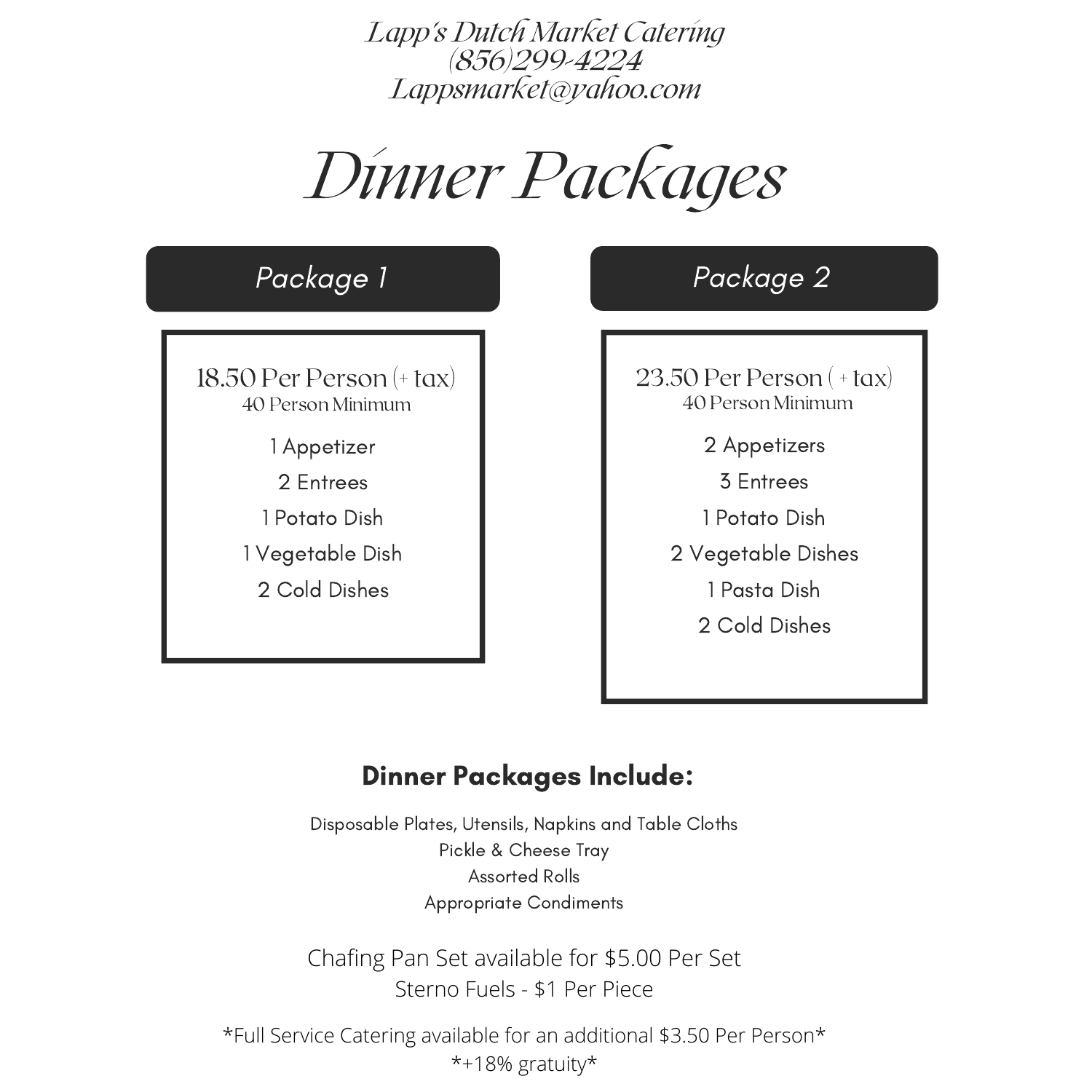

Top Round Roast Beef Fresh Top Round baked and sliced with au jus

Center Cut Roast Pork Fresh Center Cut Pork baked and sliced served in juice

Sliced Smoked Ham Smoked Ham baked and sliced served in our homemade sweet juice

#### Roasted Turkey Breast in Gravy

Fresh Turkey Breast baked and sliced in gravy

Homemade Meatballs Homemade meatball mix with a blen of herbs and spices in savory spaghetti sacue

> BBQ Pulled Pork Smoked and pulled slathered in our homemade BBQ Sauce

BBQ Beef Chuck Roast

Chuck Roast smoked, pulled and slathered in our homemade BBQ Sauce

BBQ Ribs Smoked Spare Ribs slathered in our homemade BBQ Sauce

### Rotisserie Chicken Pieces

Smoked Breast, Wing, Leg and Thigh pieces

#### Stuffed Chicken Breast

Chicken Breast stuffed with our homemade bread and butter stuffing

Chicken Marsala Chicken Breasy marinated in marsala wine and gravy with mushrooms

### Lemon Herb Chicken Breast

Chicken Breast Baked in Lemon, Garlic and Butter sauce topped with a blend of italian herbs

### Chicken Cordon Bleu

Chicken Breast wrapped over ham and swiss cheese and our own homemade bread stuffing

## Oven Baked Flounder

Fresh Flounder Baked in butter and garlic

## \*Shrimp Scampi\*

Sauteed Shrimp in a creamy garlic and butter sauce served with rice or pasta

#### \*Tuscan Shrimp\*

Sauteed Shrimp smothered in a Creamy Garlic and Parmesan Sauce

## Available at Market Price:

\*Homemade Crab Cakes\*

#### \*contains seafood\*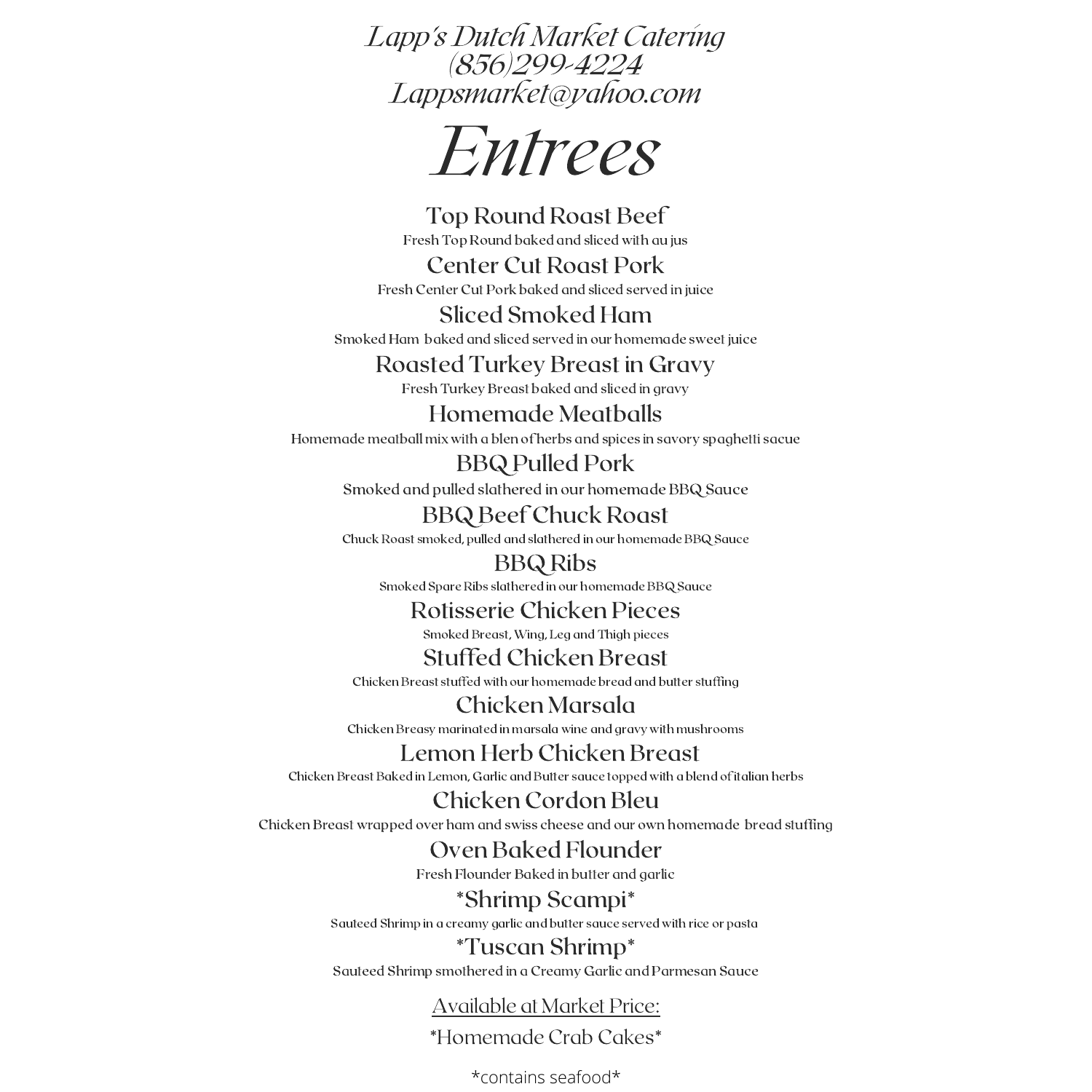Side Dishes

# Potatoes

Mashed Potatoes Oven Roasted Red Potatoes Potatoes Au Gratin Red Skinned Mashed Potatoes Candied Sweet Potatoes

# Cold Sides

Potato Salad Pasta Salad Maccaroni Salad Cole Slaw Broccoli & Cauliflower Salad Fresh Fruit Salad Tossed Garden Salad

# Vegetables & Other Sides

Green Beans Almondine Green Beans w/ Ham Green Beans & Carrots Sweet Carrots Vegetable Medley (Broccoli, Cauliflower, Carrots) Broccoli & Cheese Zuchinni & Squash Peas & Carrots Succotash Baked Lima Beans Buttered Corn Cinnamon Apples Rice Pilaf Mac & Cheese

## Pasta

Stuffed Shells Baked Ziti Cheese Tortellini Penne alla Vodka